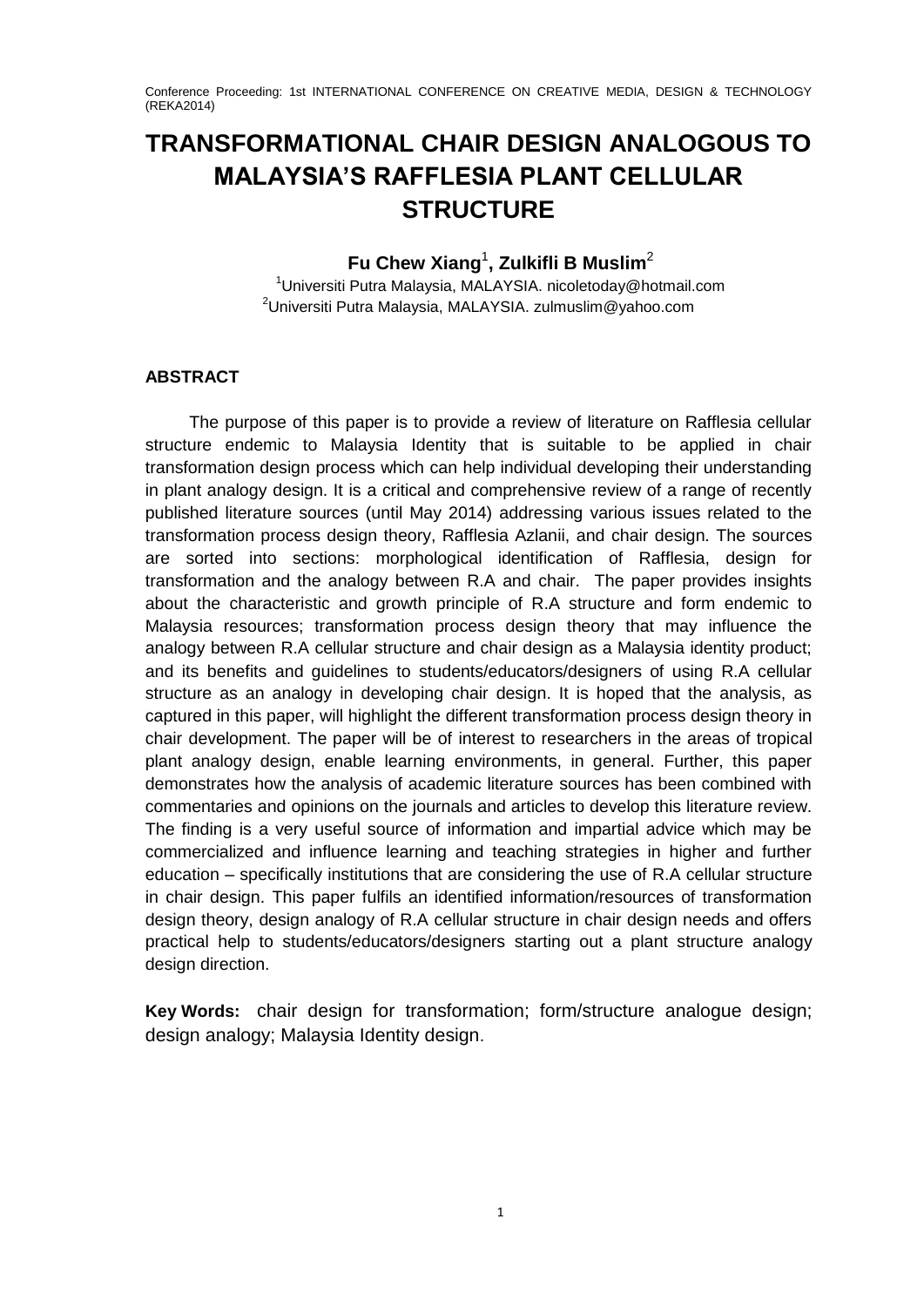# **INTRODUCTION**

**Motivation.** This section will address the following research questions:

- What is *design through transformation* and how transformation facilitates chair design?
- How is *analogue* defined? What are the advantages and disadvantages of an analogue chair design?
- What are the benefits of creating a new R.A plant structure/form analogue chair and how can we achieve it?

Research Question No.1 and 2 sought to address the design through transformation approaches to draw an analogy between R.A plant structure/form and chair design. The latter research question provides insights about the characteristic and growth principle of R.A structure/form endemic to Malaysia resources; transformation process design theory that may influence the analogy between R.A cellular structure/form and chair design as a Malaysia identity product; also its benefits and guidelines to students/educators/designers of using R.A cellular structure as an analogy that facilitates the development of chair design.

**Limitation.** This paper will be particularly informative regarding the review of the literature pertains to the studies. Here, the background of a fundamental study of transformational principles will be discussed and sum up into relevant facts as an elucidation of the literature towards the scope of study. It also shed a light on the current issues regarding the studies. Incidentally, the researcher could not find any related studies on chair design analogous to Rafflesia Plant Cellular that are done both locally in Malaysia or abroad neither journals nor theses which could help the researcher to review the literature of transformational chair design analogous to Rafflesia Plant Cellular in Malaysia. Therefore, the review on literature will be derived from a number of documents which were very germane to the study such as international journals, newspapers and articles from the engineering studies.

### **DESIGN FOR TRANSFORMATION**

**Transformation in Context.** Transformation is defined as turning something into something else completely or to alter or convert it into much better or more appealing state, this is supported by the Collins Cobuild Advanced Learner's English Dictionary carried out by Sinclair (2006). Another line of thought on transformation by Jason Weaver (2010) demonstrates that transformation is the act of converting state of something to improve value and quality or adding on new function. The strength of transformation providing a foundation for developing design-by-analogy to insipire greater, different , and an eclectic collection of problem-solving in design. It is clear that transformation can facilitate chair design into another level.

Thus, transformation fulfills a system to help improving chair functionality and usability by compromising between design and transformation theory.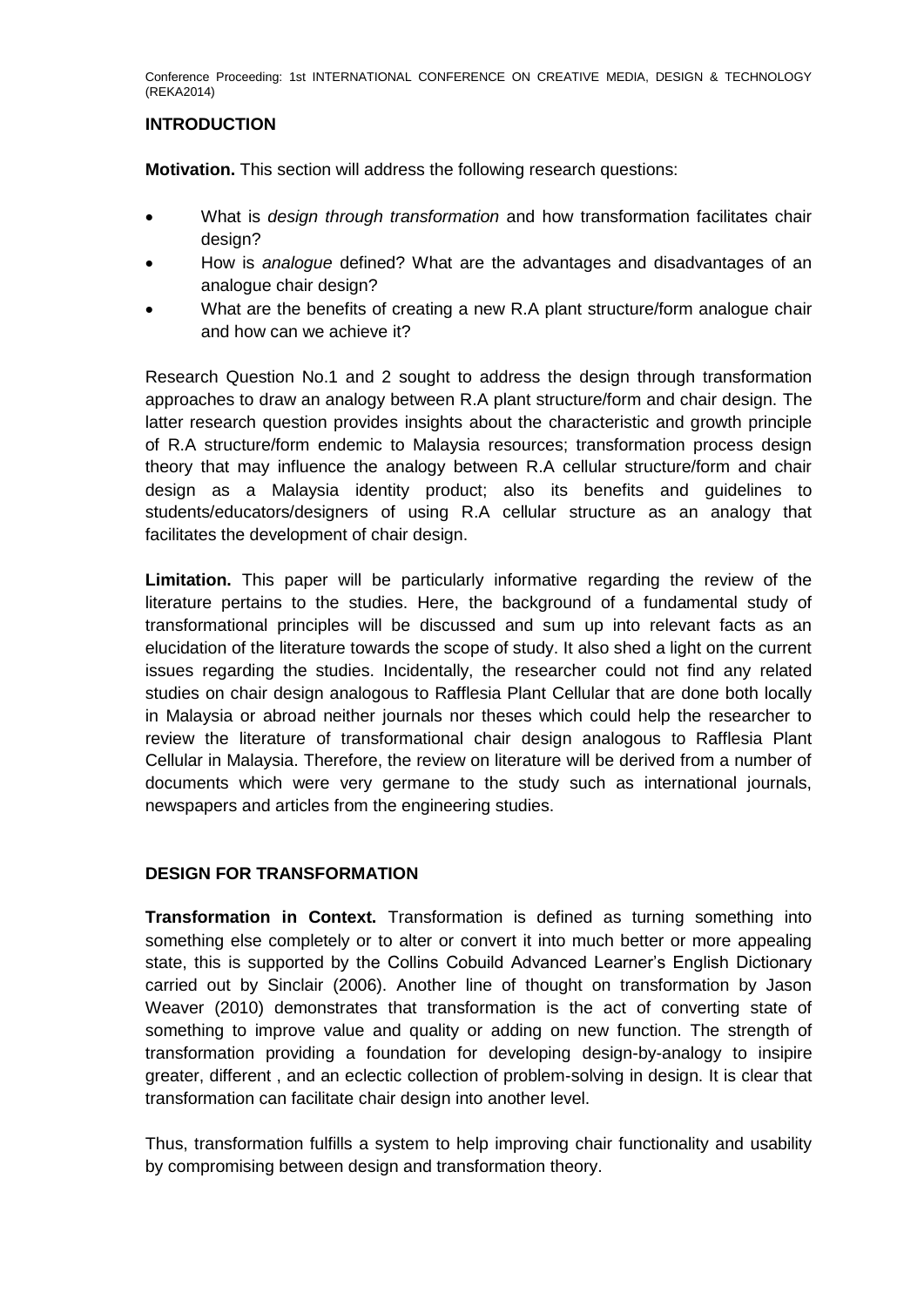**Transformation Design Theory** To understand the role of Transformation Design Theory, this section provides a discussion of several possibilities by the potential fomulated in the theory.

**Transformer.** Preliminary observations by Jason Weaver (2010) showed that transformation makes things truly portable. These products that transform are now called *transformer* in this paper. An example by Salom (2012) clearly exhibits the portability of a transformable furniture as shown in Fig.1.0.This foldable chair was designed for easy storage and accessiblility, with a smart and elegant look of a flat packed wood. Hence, it has becoming a highly flexible hybrid of chair and transformer which supported by Jason Weaver (2010) that flexibility and conveniece were achieved when the furniture is transformable.



**Figure 1.00** The Leo Salom "Folding Chair"

Thus we can see that transformation design theory works well with the furniture piece in order to enhance its features and make it a value-added home piece. Apart from its original function (a surface to be seated), this theory has given the chair a new function with its portable characteristic.

**Transformation Principles.** Having established by Atif Qureshi (2006) , the principles of product flexibility has four general approaches to achieving flexibility, however Vikramjit Singh (2009) and Jason Weaver (2010) have another angle on transformation principles. The comparison of both principles are presented in table 1. Both principles are of equal importance , however Atif Qureshi (2006) had defined the flexibily principles based on flexible fuel cell in his studies, therefore the researcher attempts to adopt the transformation principles which more specifically on product transformer in order for the researcher to study an appropriate transformation process.

| <b>Table T</b> Companson of Principles   |                                  |  |
|------------------------------------------|----------------------------------|--|
| <b>Principles of Product Flexibility</b> | <b>Transformation Principles</b> |  |
| <b>Modularity Approach</b>               | Expand/collapse                  |  |
| Spatial Approach                         | Expose/cover                     |  |
| Interface Decoupling Approach            | Fuse/Divide                      |  |
| Adjustability Approach                   |                                  |  |

**Table 1** Comparison of Principles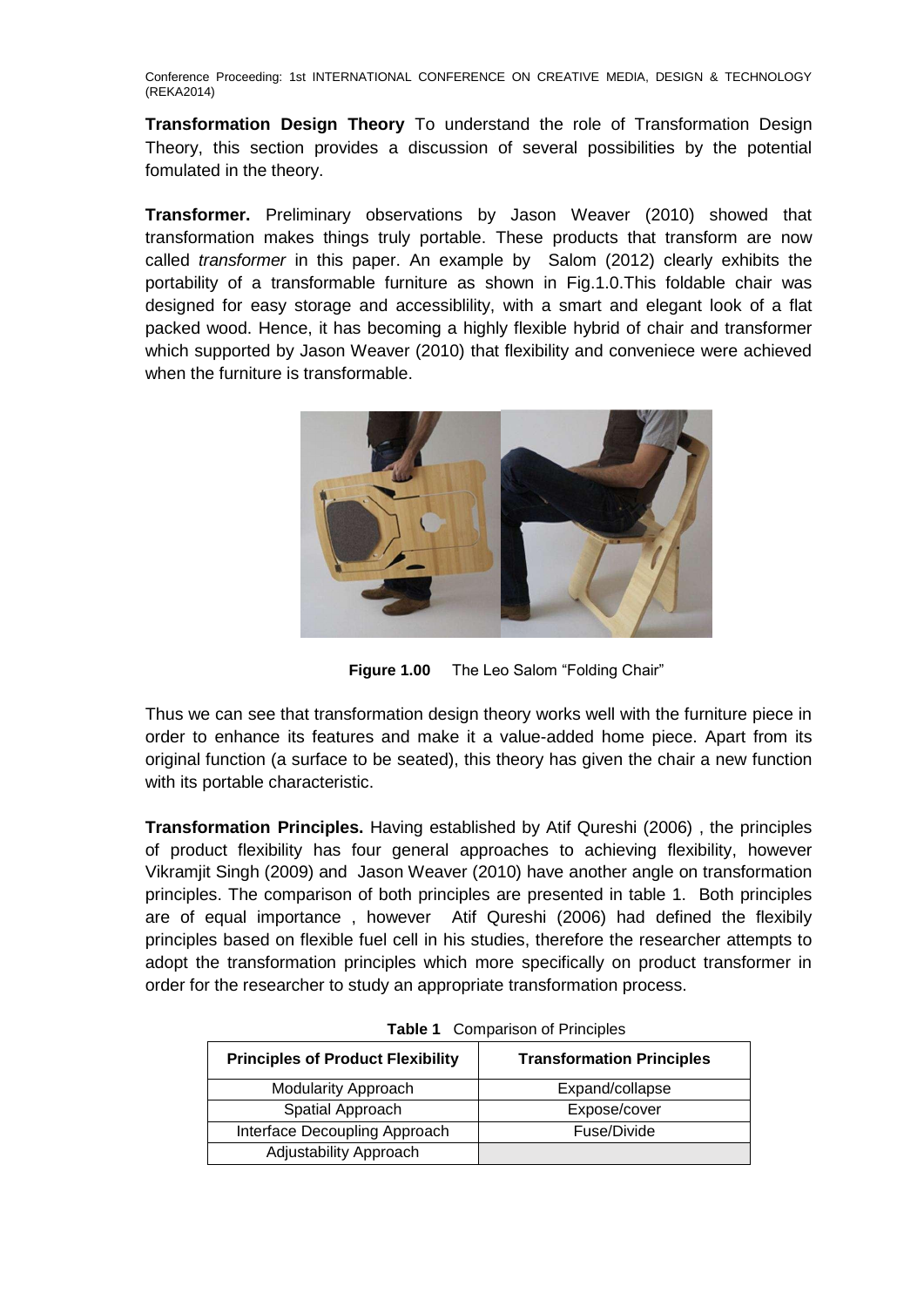The following examples adopted from Vikramjit Singh (2009) bring out different sets of mechanical transformation derived from the transformation principles. Consequently, these principles aid to the transformer chair as raised in the Research Question No.1.



**Figure 1.10** Examples of expand/collapse



**Figure 1.20** Examples of expose/cover



**Figure 1.30** Examples of fuse/divide

From the above , it has clearly defined the meaning of the transformation principle with particular examplar from chairs, natural analogies and products. Table 2 shows explain the principles more specifically.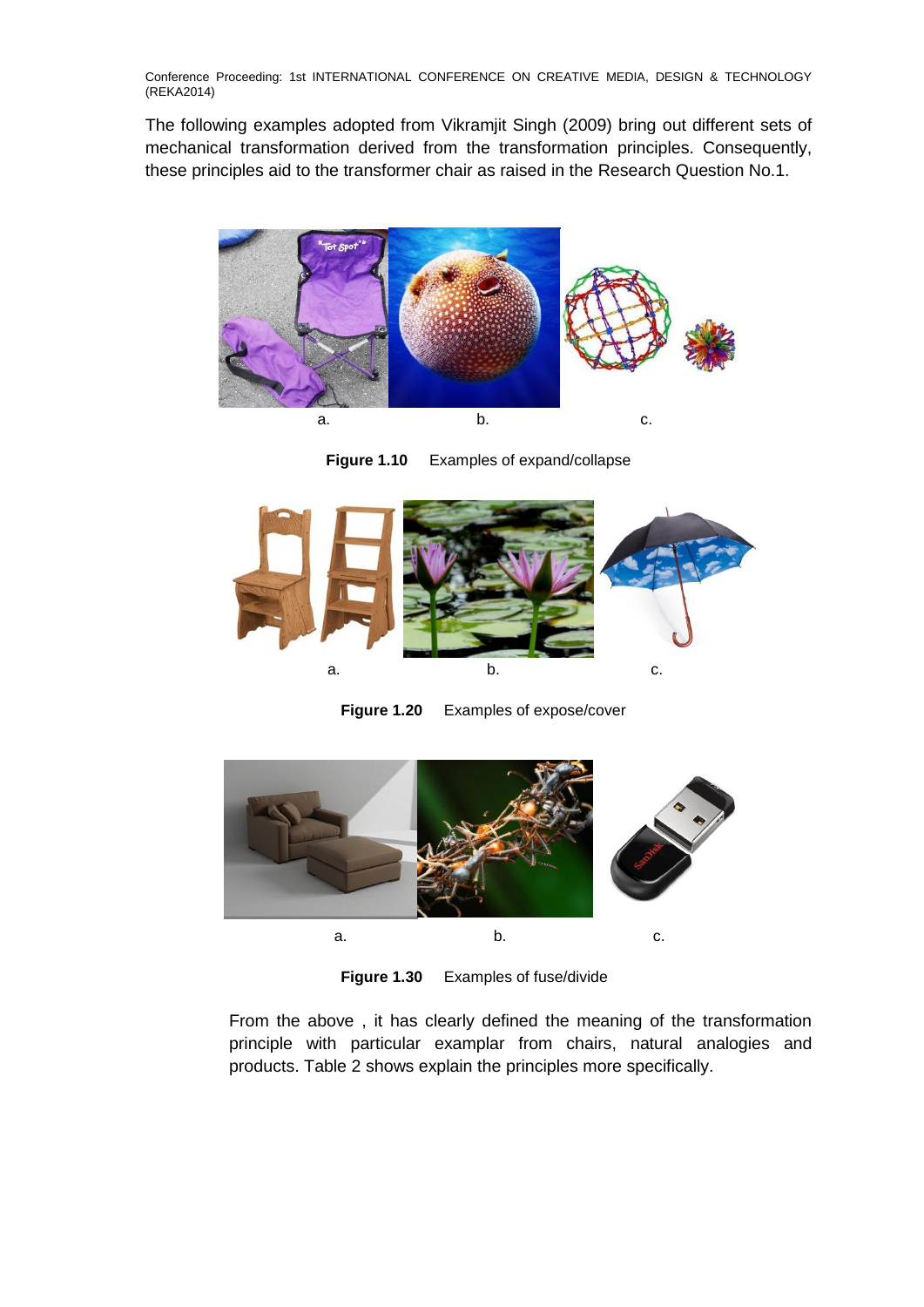| Transformation    |                                   |                       |                     |
|-------------------|-----------------------------------|-----------------------|---------------------|
| <b>Principles</b> |                                   |                       |                     |
|                   | Expand/Collapse                   | Expose/Cover          | Fuse/Divide         |
| Example           |                                   |                       |                     |
| a.                | <b>Portable</b><br><b>Fishing</b> | <b>Ladder Chair</b>   | <b>Sofa</b>         |
|                   | Chair                             | Ladder<br>Chair       | It divides<br>for   |
|                   | <b>Fishing Chair expands</b>      | transforming<br>in.   | resting<br>foot     |
|                   | for<br>sitting purpose,           | ladder by exposing    | purpose.            |
|                   | collapses for storage.            | its structure.        |                     |
|                   |                                   |                       |                     |
| b.                | <b>Puffer Fish</b>                | <b>Water Lily</b>     | <b>Army Ants</b>    |
|                   | Puffer's<br>natural               | Water Lily's opens to | Army Ants join      |
|                   | inflate<br>defences.<br>its       | expose its petals and | their bodies to     |
|                   | stomach to make the               | vice versa.           | form a bridge.      |
|                   | hungry predator feels             |                       |                     |
|                   | unpalatable.                      |                       |                     |
|                   |                                   |                       |                     |
| C.                | <b>Hoberman</b>                   | <b>Umbrella</b>       | <b>USB</b><br>Flash |
|                   | <b>Transforming Sphere</b>        | It exposes to protect | <b>Drive</b>        |
|                   | It expands in diameter            | against<br>rain<br>or | It divides itself   |
|                   | with a magical motion             | sunlight.             | connect to<br>to    |
|                   | and vice versa.                   |                       | another device.     |

**Table 2** Transformation Principles and Its Meaning

It is evident that chair design grows over a period of time and becoming more advanced, complete , or severe , would develop and develop fast with the potential of transformation theory.

**Innovations in Design through Transformation.** In recent years, there has been an increasing amount of literature on transformation design principles in mechanical design. Lately, innovations in design through transformation based on the fundamental study of transformation principles have identified the significance of new and original designed products with enhanced function. Vikramjit Singh (2009) coined this type of creation as transformer, in which transforming the product into separate arrangement or distinct condition however he argued that the present design theory lacks a thorough methodology for the potential transformable product. Therefore, Vikramjit Singh (2009) had carried out studies identifying the analogies in existing nature, patents, and products in different settings and cicumstances based on their roles in general transformations to support his hypothesis as the element of innovative design process. This has shed a light on the importance of transformational chair design in which the researcher attempts to establish the mechanical transformation process design theory and R.A cellular structure analogue in Malaysia chair design.

Therefore, this study is no more than an overture to an understanding of transformation design principles in mechanical design in which it could be applied in chair design.

Another way of viewing this, Takeo Igarashi (1999) highlights the transformation process in his editing operation study, he showed that there is a causal relationship between software editing and transformation. Simple primitives like pyramid or cylinder can be converted to a more innovative form through the transformation process or by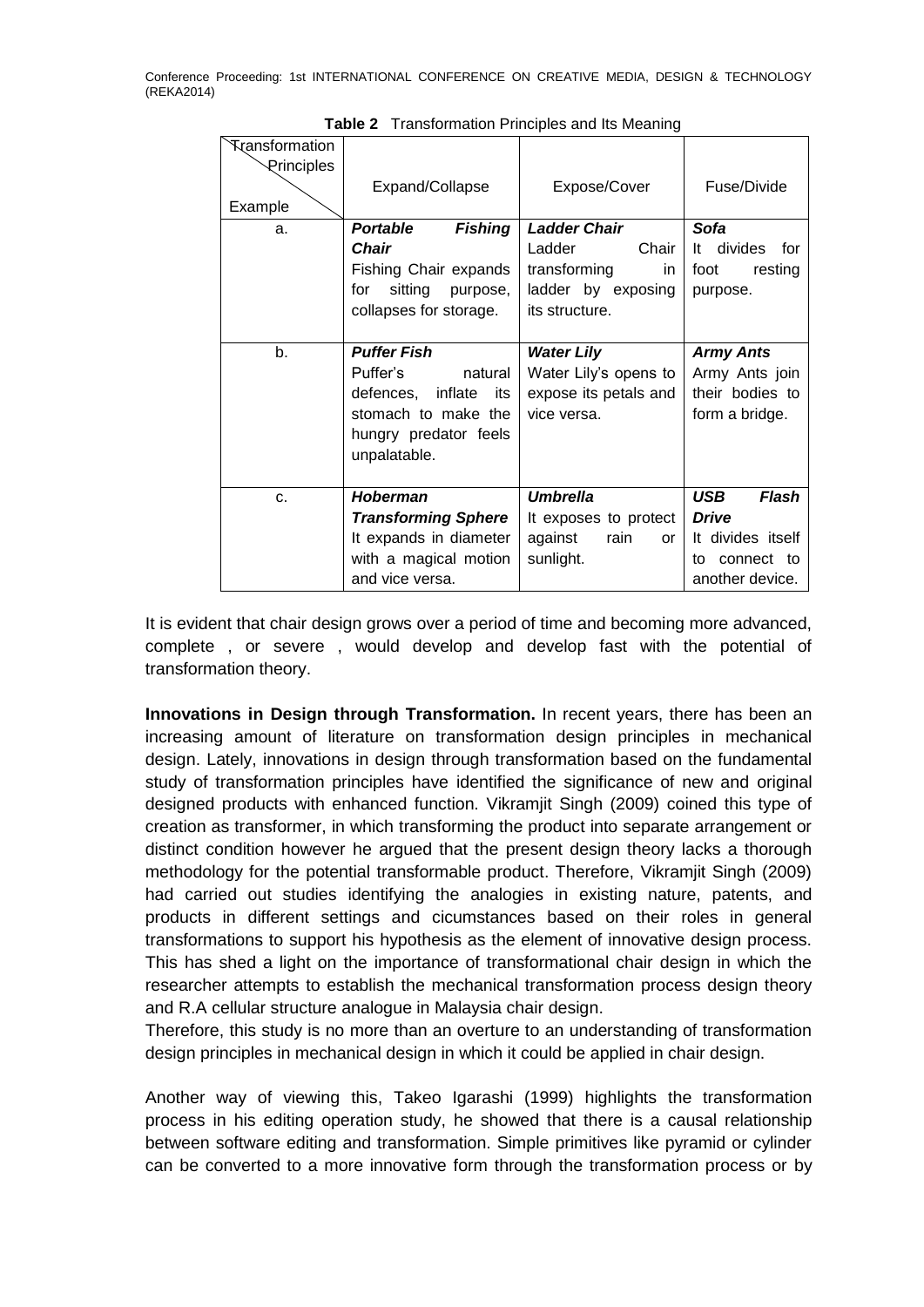manipulating the primitive with a combination of a variety primitives. Alternatively, he mentioned that a few editing techniques would make transformation easier, for instance, bending, elongation, distortion, rotation, scaling and more.

Notably, besides transformation theory, Takeo's idea had shed a new light in developing chair design which contributing to Research Question No.1. The researcher believes it is necessary to discover new ideas by combining Vikramjit, Jason and Takeo's idea, beneficial in which raises their reliance towards innovation in design through transformation.

**Why Transformer Product.** Numerous studies in design for transformation have attempted to demonstrate the advantages of its application over the ordinary ones. As we can see, Brandon Walther (2007) draws our attention to *a specific physical configuration in which a system performs a function* where Vikramjit Singh (2009) considers *the art of creating new product, system, or process is an innovation* based on their understandings on transformer. Similarly, Jason Weaver (2010) also pointed out that transformation theory makes a product value-added. Building on from their ideas, the researcher intends to use her research to take their points further by combining both qualities and features in them. The strength of such an approach would be leading the chair design trend in the near future. These future improvements will contribute to new problem-solving in creating new design embodied all the essence from the transformational solutions. This section will next consider the benefits of transformer.

Transformer is called a multi primary-function product, according to Vikramjit Singh (2009) the existing products in the market are still primary-function product. For instance a common bicycle's primary function is to transport people from one place to another , eventhough it can also be used as a hanger to drape towels or blackets without reconfigure its structure. One of the classical transformer products as shown in Fig. 1.40 , on the other hand , falls into the category of multi primary-function products where this USB flash drive transformed into a leopard display toy adopted from Rubin (2014).



**Figure 1.40** Transformer USB Flash Drive

Brandon Walther (2007) stated that the benefits of transformer comes form their possibility of changing/ converting themselves into a different configuration and enhance new performance , all within a one system. He also mentioned that, transformer is a product with refined simplicity, fidelity and consistency. In another major study by Vikramjit Singh (2009) who found that transformers are more user-friendly compared with a single primary-function product. Yet, there are more advantages to be discussed as listed below :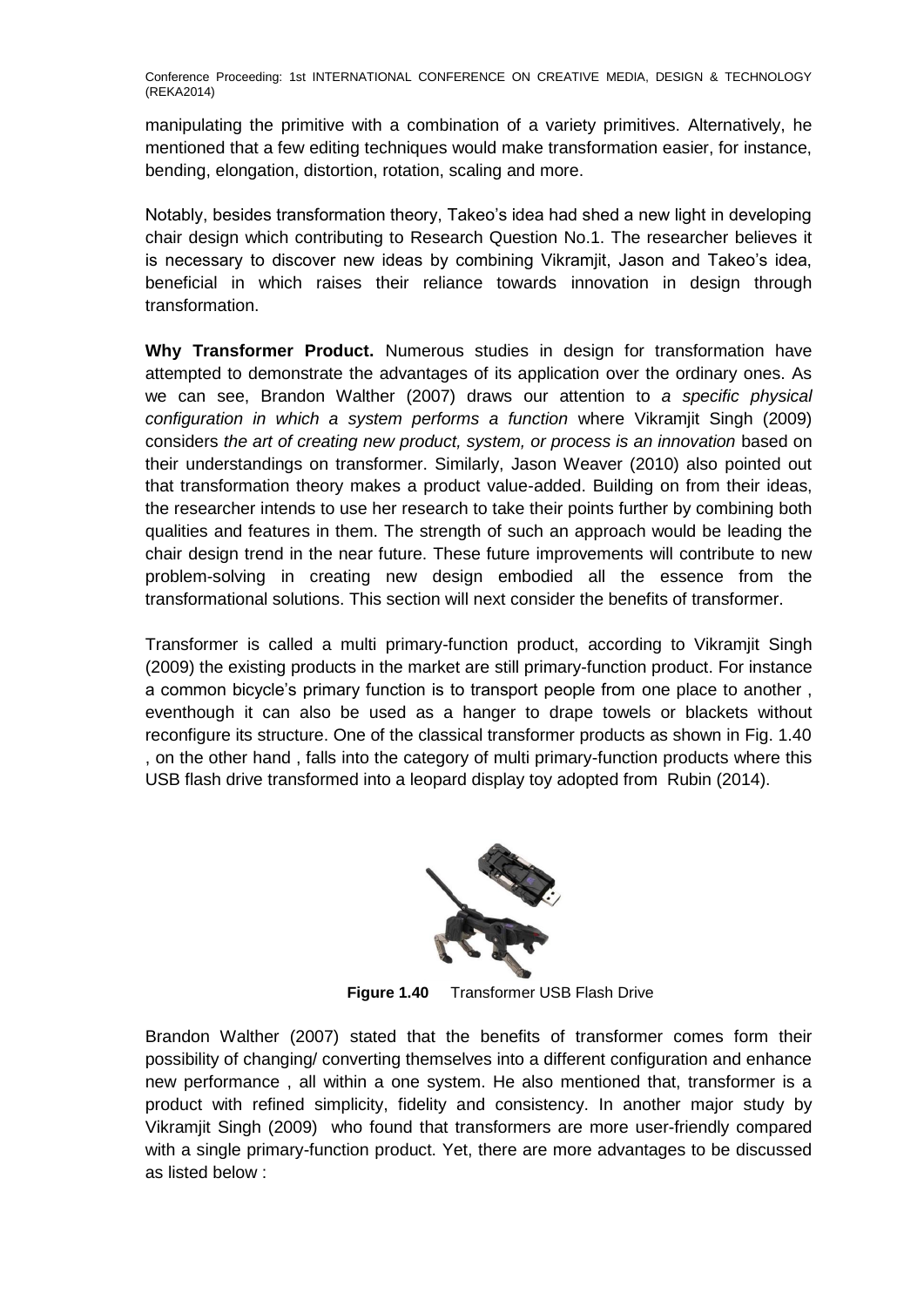- A transformer performs better functions between states that might seems impossible for a single primary-function product.
- Manufacturing cost and sales price are reduced compared with the costs of a set of single primary-function product.
- A transformer comes in a lighter weight due to its compacted design.
- It facilitates new design solution for products that serve a wide variety of functions.
- It cuts down complexity and deployment time for many designs.

Although transformers may have many good points, it also has some drawbacks. Vikramjit Singh (2009) points out that transformation does, however may take longer initial time to develop a successful transformer due to its complexity. In addition , the compact design of a transformer might cause the conflict in function which will increase the weight , size and et cetera. Last but not least, a transformer frequently shares its component with two different functional parts which may or may not be compatible at times. Thus we can see that , there are pros and cons in transformer , yet , it is clear that transformer products have noticeable potential in Malaysia market and great promise in facilitating chair design.

## **MORPHOLOGICAL IDENTIFICATION OF RAFFLESIA**

**Introduction.** There is a large volume of published studies describing morphological identification of the world's largest flower. Rafflesia differs notably from size, species , Danilo S. Balete (2010) prominently raised warts on the perigone lobes and diaphragm, the small anthers, the toroid annulus, the pleated, laminar and interconnected processes, also the cup-shaped disk ornamented with dense pubescene on the abaxial surface, in the anther sulci and corona extending to the basal third of the disk exterior. In order to gain better understanding of the morphology, the next section provides a general discussion of Rafflesia taxonomic.

**Taxonomy.** Taxonomy is defined as the naming process and classifying things such as plants and living creatures into common and distinct features, size and et cetera within a system. In September 2010, Danilo S. Balete (2010) has examined Rafflesia Verrucosa using scientific methods, he claims that Rafflesia Verrucosa is an endophtic, which is a plant living within another plant, or we called it parasite. Rafflesia's taxonomy falls into a few parts – mature buds, perigone tube, flower, cupule, bract and perigone lobe (Fig. 1.5).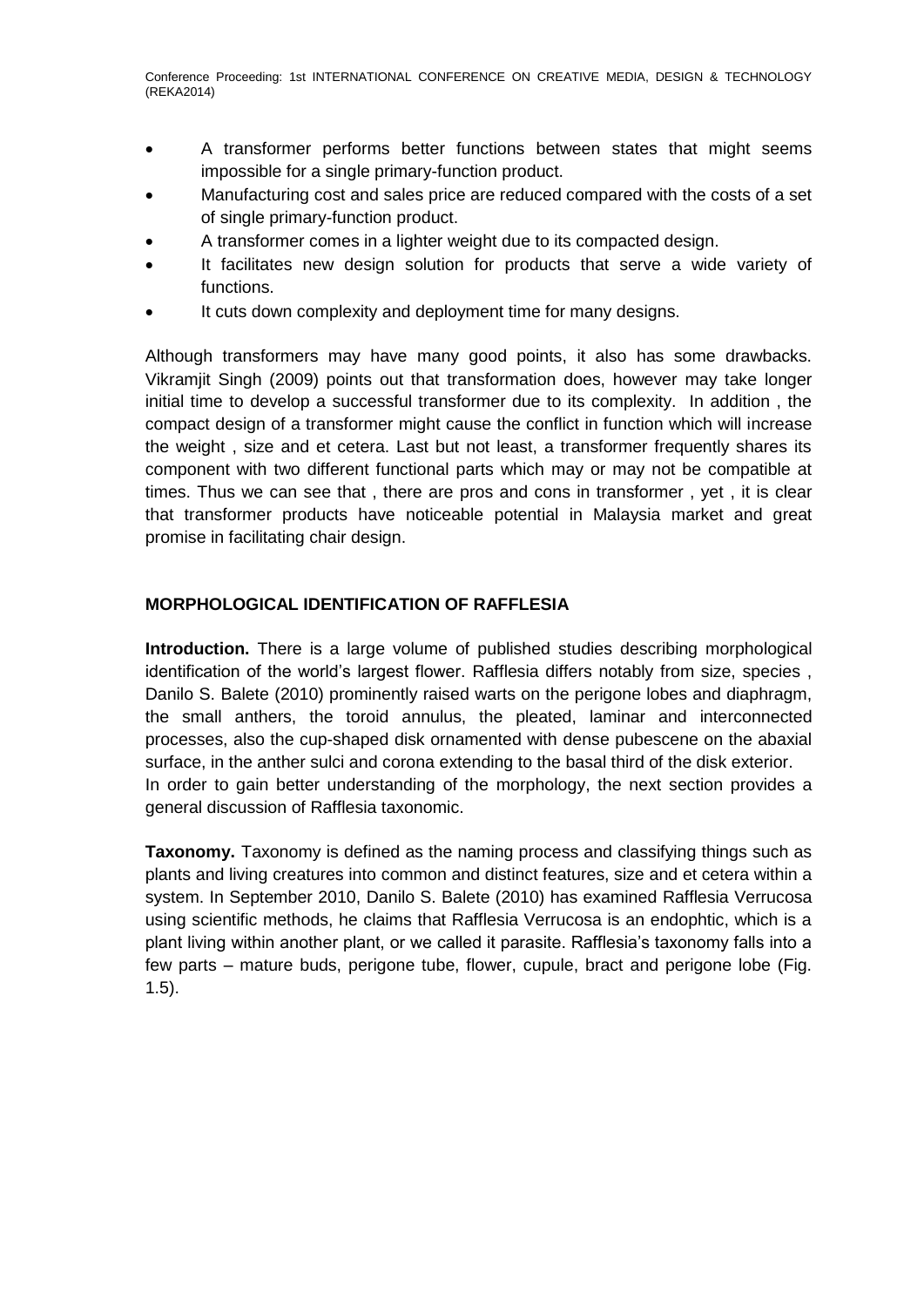

**Figure 1.50** Rafflesia Verrucosa's Taxonomy

The taxonomy (Danilo S. Balete, 2010) explained as below :

- A. Newly-opened flower exhibiting its perigone lobes and diaphragm
- B. Senescent flower after fallen warts
- C. Prominent raised warts
- D. Perigone lobe and the flaking outermost tissue
- E. Internal components (acicular hairs , laminar, interconnected processes of the disk, and the shallowly rugose annulus)
- F. Top View (perigone tube interior : disk and its processes, and the annulus)

**Rafflesia Genus.** Recent studies clarifying the relative types of the world's largest holoparasitic flower. The current study by Julie F.Barcelona (2007) identifies various types of Rafflesia - Rafflesia Brown , R. manillana Teschem, R. schadenbergiana Gopp.ex Hieron, R. speciosa, R.magnifica, R.baletei, R. lobata, Rafflesia Banahaw. Likewise, Danilo S. Balete (2010) pinpoints 18 species of Rafflesia from Philipines (some have been brought out by Julie), R. bengkuluensis from Sumatra, R.azlanii from Penisular Malaysia, 5 species in Luzon which are R.aurantia Barcelonam, R.baletei,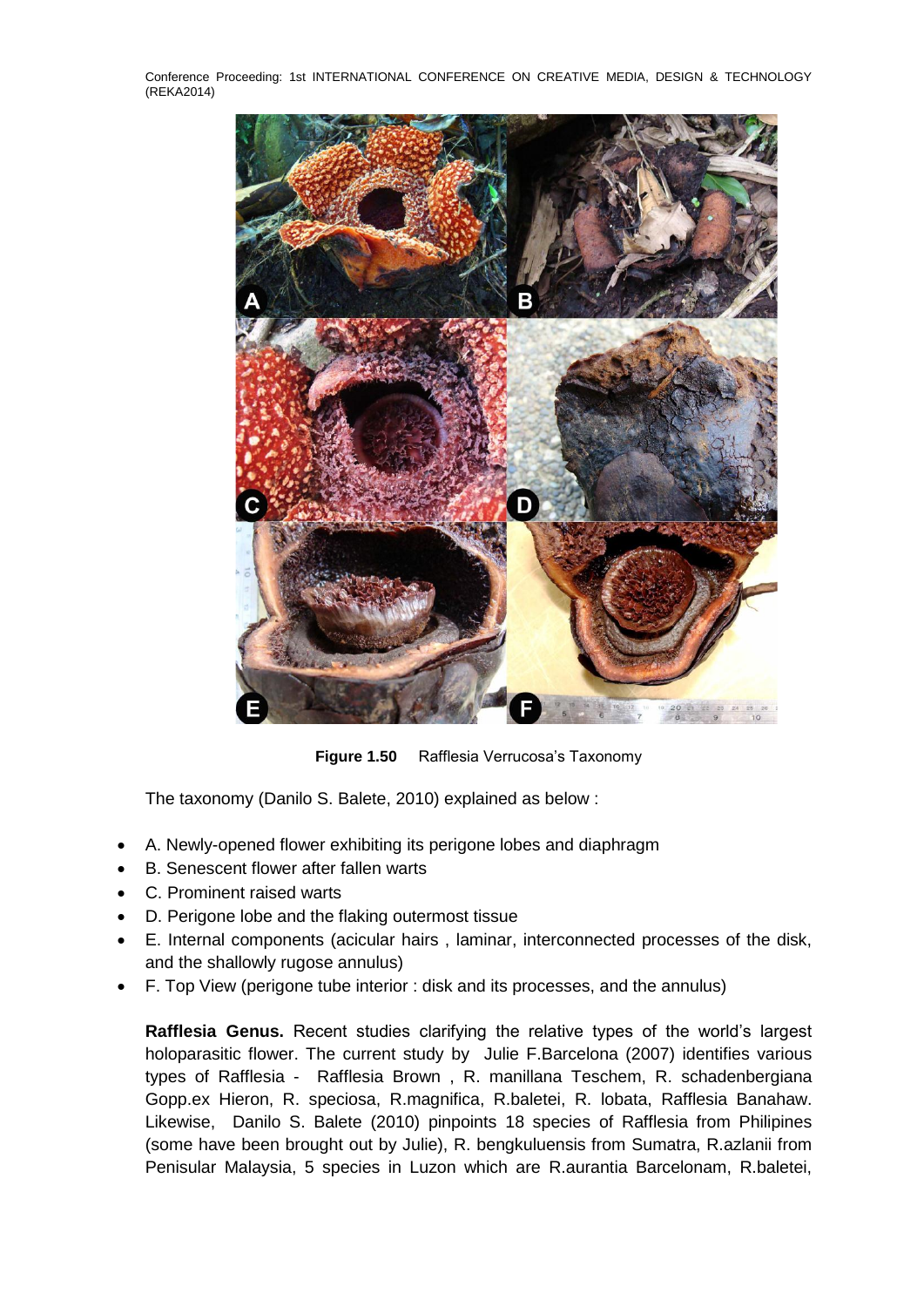R.leonardi, R. manillana and R. philippensis , two in Panay which are R. lobata and R. speciosa, R. manillana from Samar and R.speciosa from Negros, last but not least R. mira , R. verrucosa and R. schdenbergiana from Mindanao.

**Rafflesia Studies.** Prior studies by J.F. Barcelona (2009) have revealed the taxonomy, conservation status and ecology of Rafflesia endemic to Philippine, the character comparison between Rafflesia species in the Philippines are discussed in detail such as diaphragm aperture shape, disk processes disposition, ramenta size and shape, anther number and many more. On the other hand, Refaei J (2011) has conducted a research to isolate, identify and evaluate antimicrobial activity of Rafflesia cantleyi endemic holoparasite in Malaysia. His study has focused on the fungal DNA isolation, bioactivity microscopic morphology, molecular identification and et cetera. As well as a study by Davis (2008), he clarifies a remarkable Rafflesia arnoldii R.Br. from its diameters, patterns of floral size evolution, colour, texture and scent.

**R.A Analogue Chair and Its Advantages.** From the above, several conclusions emerge from this analysis, first and foremost, the study of Raflessia could have two aspects – morphological and molecular identification. Secondly, numerous studies in Rafflesia have been done in the Philippines, which revealed that there is a paucity of research undertaken for Rafflesia azlanii , an endemic Rafflesia in Malaysia. This is supported by Refaei J (2011), he claims that Rafflesia is a remarkable and uncommon, endemic plant in South East Asia which has not been previously studied. Hence, he has tried to discover the facts of Rafflesia cantleyi and its endophytic component.

In contrast to what has been said, the researcher finds the study for Rafflesia azlanii is of paramount importance, this is because, as far as the researcher's concern, there has not been much study done for this species. Therefore, in this study, the researcher attempts to identify the significance of morphological and molecular identification for Rafflesia azlanii, to help the creating a new R.A plant morphology analogue chair design, to discover the endophytic component and character of R.A in order to be on par with other countries in South East Asia.

This will also help the researcher to answer Research Question No.3 and it is believed that this primary study of R.A plant/structure analogue chair design would bring Malaysia furniture design to another level. The findings of the research would provide a strong footing for students/designers/researchers to develop their research in this area. This innovative idea of R.A analogue chair incorporating transformation design theory would be able to trigger new pragmatic approach which representing Malaysia identity.

#### **DESIGN BY ANALOGY**

**Analogy in Context.** There are sameness in certain way when you draw an analogy between two things, this is supported by the Collins Cobuild Advanced Learner's English Dictionary carried out by Sinclair (2006). As well as a statement carried out by Brandon Walther (2007),he defines analogy as "you consider two or more things and discover the similarity between them". It has been established that analogy is two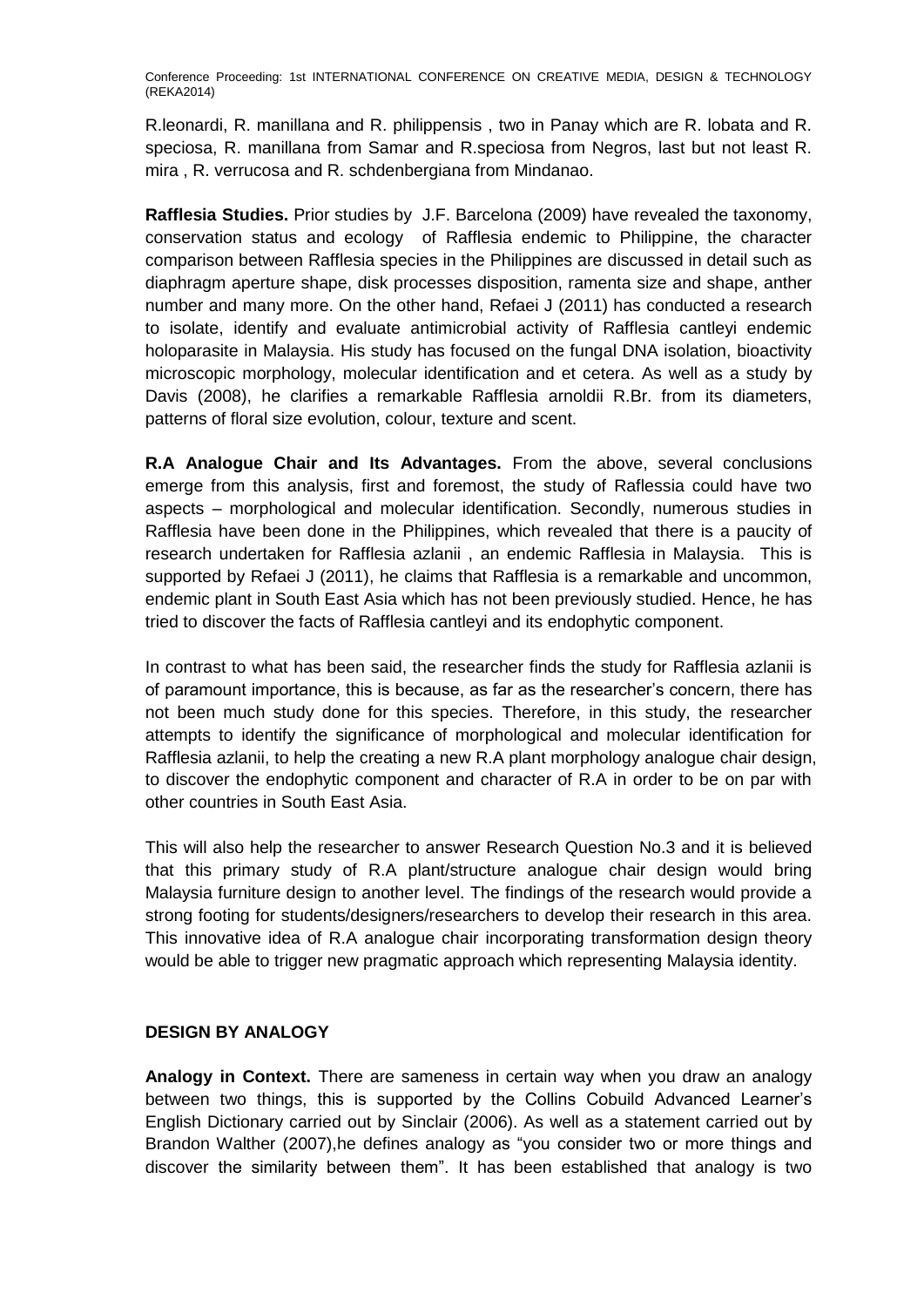lookalike each other either by apperance or feature. Analogy facilitates design by mimicking something else. To further understand the role of analogy, J. S. Linsey (2006) observes that during the concept generation in fashion, analogies always play vital rules incorporating innovative ideas to maximize the production.

To summarise, analogy strongly affects design process especially during the idea generation phase, which in other word , the crucial phase in design. Analogy would be the new rule that to suggest new possibilities facilitating the transformation of the object's structure.

**Chair Design by Analogy and its Advantages.** The analogous concept has gradually expanded and the evidence from the web highlights that this idea has developed fast. One of the most notable chair design by analogy has won the home furniture design concept award in the International Red Dot Design Award as shown in Fig. 1.60. According to Taoyang (2009), this Breathing Chair analogous to Tofu has its unique feature that can support the weight and buffer the pressure when someone sitting on it. Its flat surface would transform into two arms like an arm chair when a person is sitting on it.



**Figure 1.60** Breathing Chair by Yu-Ying Wu

Mushroom furniture has always been fantasize to be brought to the real-world design. Another example from Klarenbeek (2013), a Ducth designer whom has created a 3-D printed Fungus Chair which makes the dream-come-true from fairy tales. Erik allowed yellow oyster mushroom (Fig. 1.70) to grow on his chair to make it more attractive. This new idea by analogy would be the fast-growing trend for a sustainable future.



**Figure 1.70** Fungus Chair by Erik Klarenbeek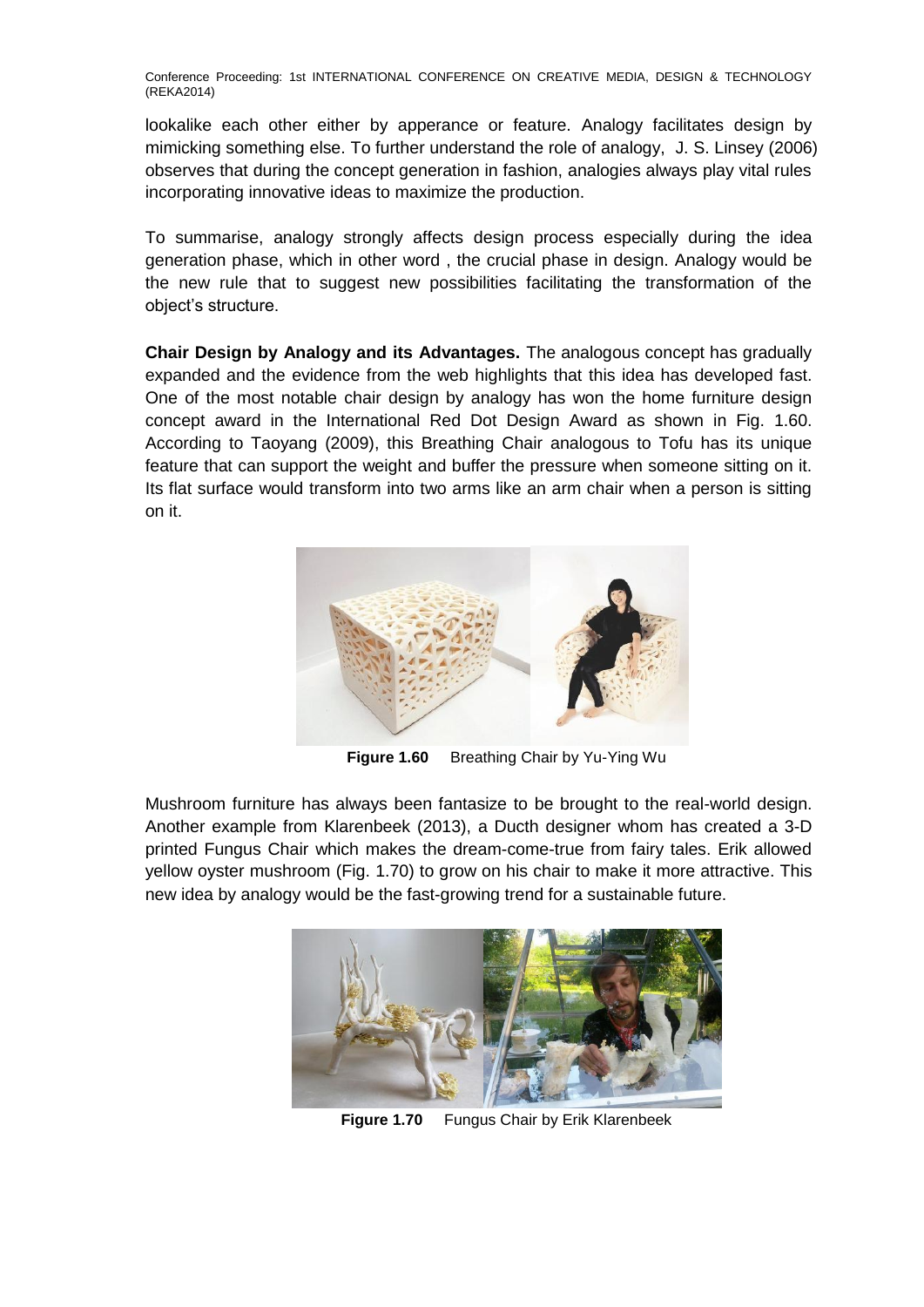Next, one more example adopted from Noxmag, reported by Noelia (2014), the unique Durian Sofa Design (Fig. 1.80) is the leading furniture trend in the future.It is comfortable by its look and texture. Noelia also mentioned that the sofa design analogous to Durian improves the quality of life and becoming the long-lasting furniture style.



**Figure 1.80** Durian Sofa

Last but not least , this is one of RCA student who executed chair structure analogous to bubble (Fig.1.90). This chair is an experiment to develop new foamed chair structure using casting process (Noe, 2009). Gilbert designed "SuperFoam" with consideration of foam properties so it is flexible, adjustable and easy to deform.



**Figure 1.90** SuperFoam Chair by Rich Gilbert

To recap, there are many advantages incorporating analogy in design, for instance, it improves sustainability, fast-growing trend , makes better quality of life, enhance the ergonomics and aesthetic value of the product. In addition, an analogous design could feature the properties of the subject being analogued. The benefits from design by analogy would makes comfortable sitting experience and reduce stress, this is supported by Wagner (2014) that an ergonomic chair would maximize back support and helps to keep good posture while sitting. Thus, an analogous chair not only provides fashinable sense but it also improve effectiveness and efficiency even for long sitting hours.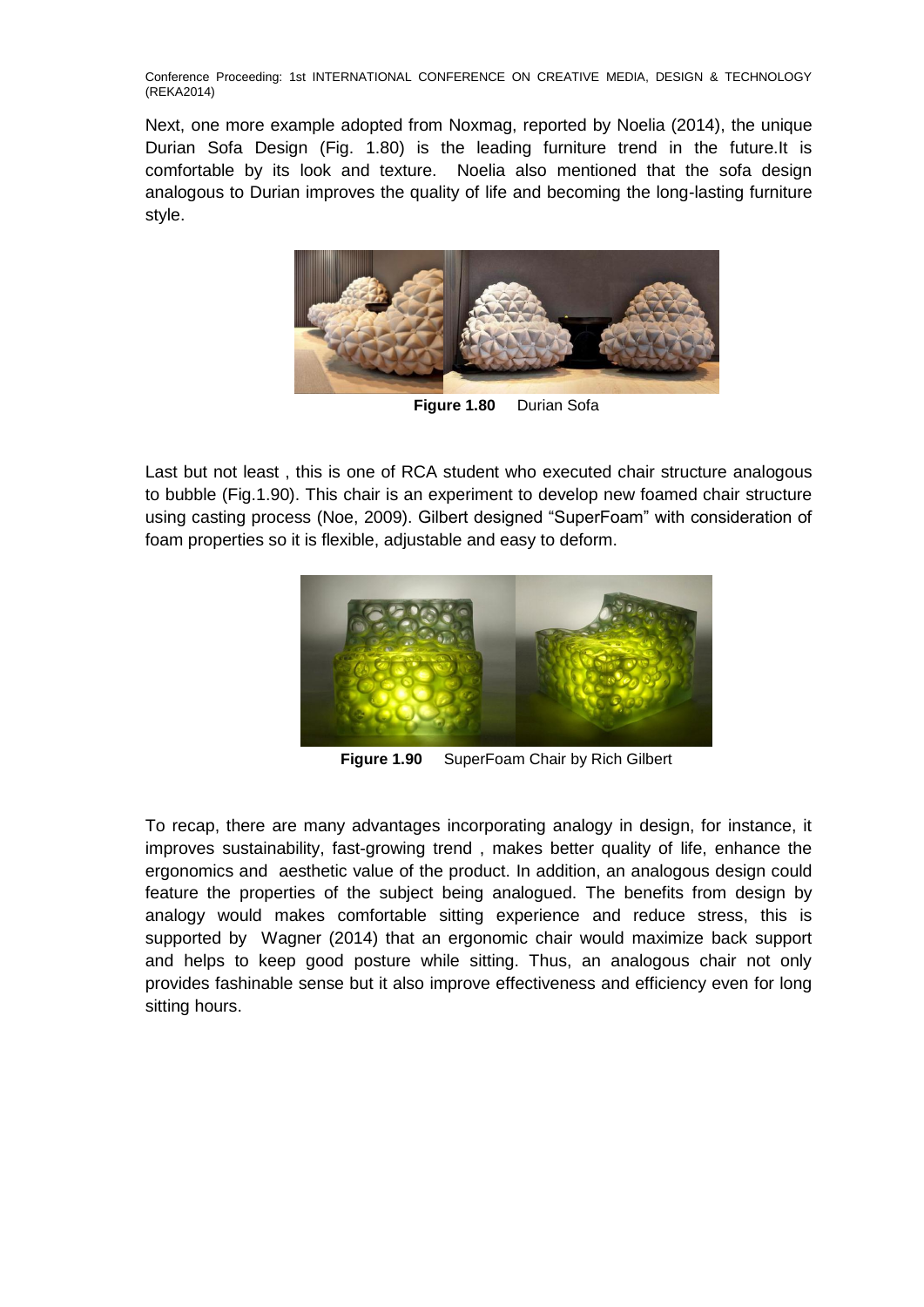# **RESULT**

The primary results of this paper include the following:

- A review of transformation design theory and its context
- A morphological identification of Rafflesia and its advantages on R.A analogue chair design
- A review of design by analogy and its advantages

**A review of transformation design theory and its context** .The transformation design theory and its principles brings possible solutions to chair transformation design problems. It is a higher level of problem-solving principles helping to grow of chair design in Malaysia. The researcher has analysed the potential theory and principles to be applied in the chair design process which would benefits the furniture industry in Malaysia. Furthermore, new design methodology would be developed based on the foundation of transformation design theory.

**A morphological identification of Rafflesia**. The morphological identification of Rafflesia provides insights about the characteristic and growth principle of R.A structure and form endemic to Malaysia resources; transformation process design theory that may influence the analogy between R.A cellular structure and chair design as a Malaysia identity product; and its benefits and guidelines to students/educators/designers of using R.A cellular structure as an analogy in developing chair design.

**A review of design by analogy**. This section reviewing the benefits of an analogous chair design and the definition of analogy. The researcher attempts to elaborate and connect the latest design for the past five years in order to understand the design analogy better. This may be of great influence for designers in their future work to assure that design by analogy would be the fastgrowing trend for a sustainable future. Besides, it increases the flexibility of movement with better ergonomic and aesthetic value, needless to say, it increases effectiveness and efficiency at the same time.

## **CONCLUSIONS**

The field of Rafflesia-structural analogues in chair design is relatively new but is growing with great rapidity. It is believed to increase in popularity with the growth of Malaysia Furniture Design Industry on a local context. A better understanding of transformation processes and its application in chair design becomes more significant with the fantastic combination of R.A structure/form when chair designs become accustomed to the furniture design field. This new concept will be able to produce innovative, practical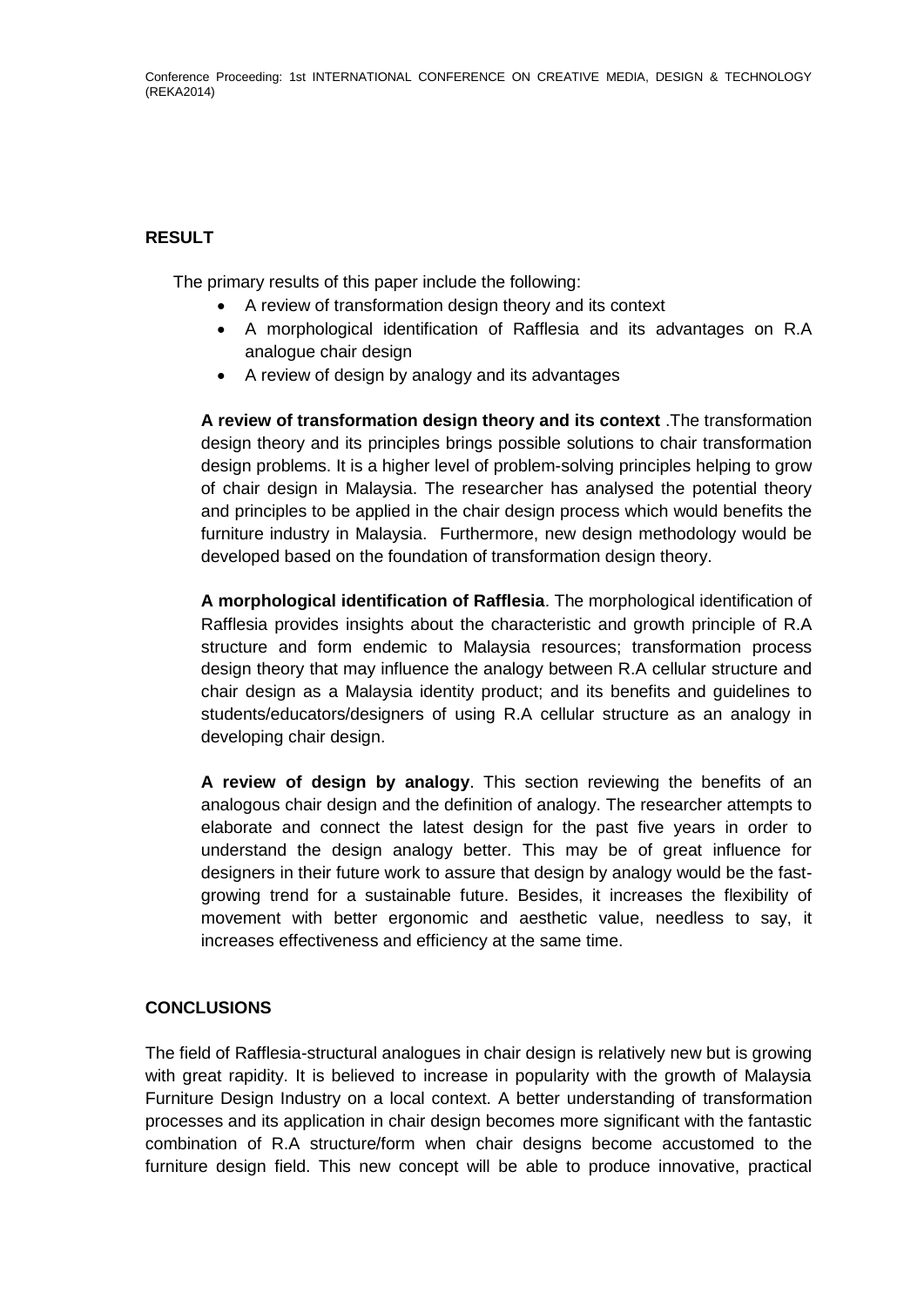solutions with transformation processes which ameliorates a Malaysia identity chair design.

This research has terrific potential in furniture development and beyond, to make better contemporary chair design and more. It provides a good basis for students/educators/designers for the development of creative, innovative and functional solutions in design space.

#### **REFERENCES**

- Atif Qureshi, J. T. (2006). PRINCIPLES OF PRODUCT FLEXIBILITY. *ASME 2006 International Design Engineering Technical Conferences & Computers and*.
- Brandon Walther, J. K. (2007). Design for Transformation : Theory, Method and Application. *ASME 2007 International Design Engineering Technical Conferences & Computers and Information in Engineering Conference*.
- Danilo S. Balete, P. B. (2010). Rafflesia Verrucosa (Rafflesiaceae), a new species of small-flowered Rafflesia from Eastern Mindanao, Philippines. *Magnolia Press*, 49-57.
- Davis, C. C. (2008). Floral Evolution: Dramatic Size Change Was Recent and Rapid in the World's Largest Flowers. *Current Biology*.
- J. S. Linsey, J. T. (2006). Representing Analogies: Increasing The Probability Of Innovation. *International Design Engineering Technical Conferences & Computers and Information in*, September 10-13.
- J.F. Barcelona, P. P. (2009). Taxonomy, ecology, conservation status of Philippine Rafflesia (Rafflesiaceae). *Blumea*, 77-93.
- Jason Weaver, K. W. (2010, September). Transformation Design Theory: A Meta-Analogical Framework. *Journal of Computing and Information Science in Engineering, 10*. doi:10.1115/1.3470028
- Julie F.Barcelona, P. B. (2007). Rafflesia Banahaw (Rafflesiaceae), A New Species From Luzon, Philippines. *BLUMEA*, 345-350.
- Klarenbeek, E. ( 2013, October 25). *Ew, A Chair 3-D Printed Out Of Fungus*. Retrieved from fastcodesign: http://www.fastcodesign.com/3020570/ew-a-chair-3-d-printedout-of-fungus
- Noe, R. (2009, October 26). *"SuperFoam" Chair*. Retrieved from Core77: http://www.core77.com/blog/news/superfoam\_chair\_15042.asp
- Noelia. (2014, July 2). *Unique Durian Sofa Design At Room Corner Ocean Rocky House Image*. Retrieved from NoxMag: http://www.nox-mag.com/brilliant-rocky-